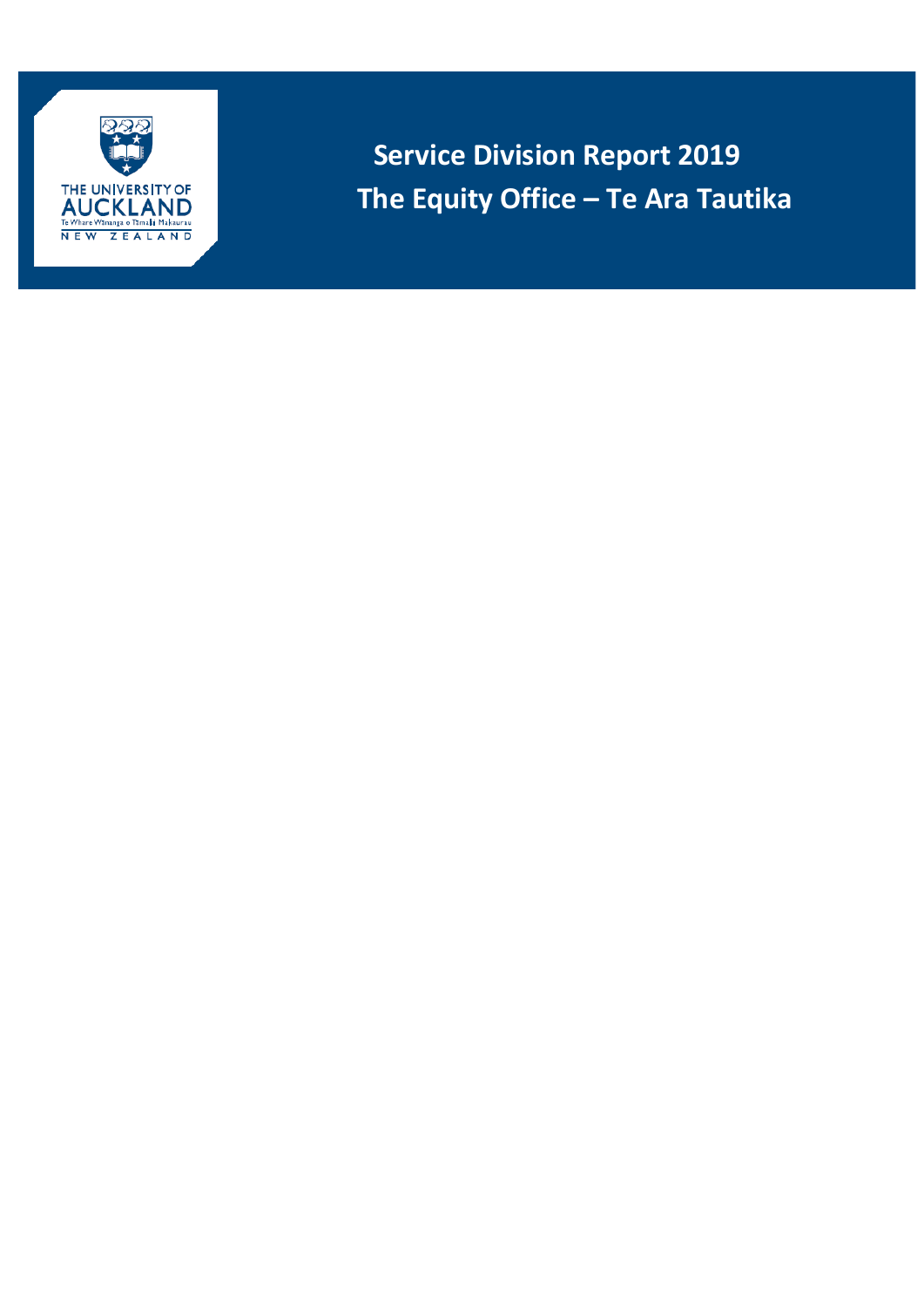## **Section 1: Overview**

#### **Overview**

The context for equity work has been particularly challenging this year. The Christchurch terrorist attacks had a profound effect on our society and university. Many students and staff expressed determination to prevent racism and other discrimination on our campuses where possible and to respond effectively if and when it does occur. The Pro Vice-Chancellor, Equity was invited to listen to student experiences of harassment and discrimination at a significant hui which led to the student "The Path to Change" report and the student/staff [Special](https://www.auckland.ac.nz/en/news/notices/2019/report-from-the-special-working-group-on-discrimination.html)  [Working Group](https://www.auckland.ac.nz/en/news/notices/2019/report-from-the-special-working-group-on-discrimination.html) of which she was a member.

This work was aligned with the Harassment Governance Group established on the recommendation of the PVC Equity, that has overseen the development of university-wide training and communication for staff and students on addressing bullying, harassment and discrimination.

In March a Hokinga Mauri ceremony was held to mark the Pro Vice-Chancellor, Equity transferring the governance, funding and administration of the University of Auckland's Tertiary Education Commission (TEC) Funding for Māori and Pacific students to the Pro-Vice Chancellors Māori and Pacific, Professor Cindy Kiro and Associate Professor Toeolesulusulu Damon Salesa.

This change means that key decisions about Māori and Pacific students will be made by members of their community, with active support from the Equity Office. Consequently, achievement of Objective 4 is transferred to these portfolios.

Achievements to enhance a safe, inclusive and equitable environment have included a pilot outreach strategy hosting secondary school students from refugee backgrounds from three schools on campus to encourage their future enrolment and also supporting establishment of a students from refugee backgrounds club and communications to raise the profile of these students in response to their request for such work.

To enhance the success of students with disabilities, the Pro Vice-Chancellor (Equity) has signed a Memorandum of Understanding with Workbridge on behalf of the University of Auckland. This new relationship has increased opportunities for meaningful employment for students and alumni with disabilities. Other achievements in disabilities included an on-going university-wide programme to ensure physical, digital, work and study environments are safe, accessible and inclusive. Two new scholarship opportunities for students with disabilities were launched this year – the [Muriel Roberts Study Abroad Award](https://www.auckland.ac.nz/en/study/scholarships-and-awards/find-a-scholarship/muriel-roberts-study-abroad-award-for-students-with-disabilities-1019-all.html) and the [Pong, Tams and Ko](https://www.auckland.ac.nz/en/study/scholarships-and-awards/find-a-scholarship/pong-tams-ko-scholarship-1037-all.html)  [Scholarship.](https://www.auckland.ac.nz/en/study/scholarships-and-awards/find-a-scholarship/pong-tams-ko-scholarship-1037-all.html)

Contributions to gender equity have included complex work in developing the "Inclusion of Trans and Gender Diverse Students and Staff in Sport and Recreation Guidelines" and associated FAQs. A draft staff gender equity framework has been developed to support senior leadership team members to introduce gender equity initiatives relevant to their portfolios. Unconscious bias and family violence training continue to be provided across the University with positive evaluations.

Distributed equity leadership by students and staff has increased in 2019 with more local equity committees, including in both LSRIs, and active engagement with student leaders in advisory groups, committees and other networks.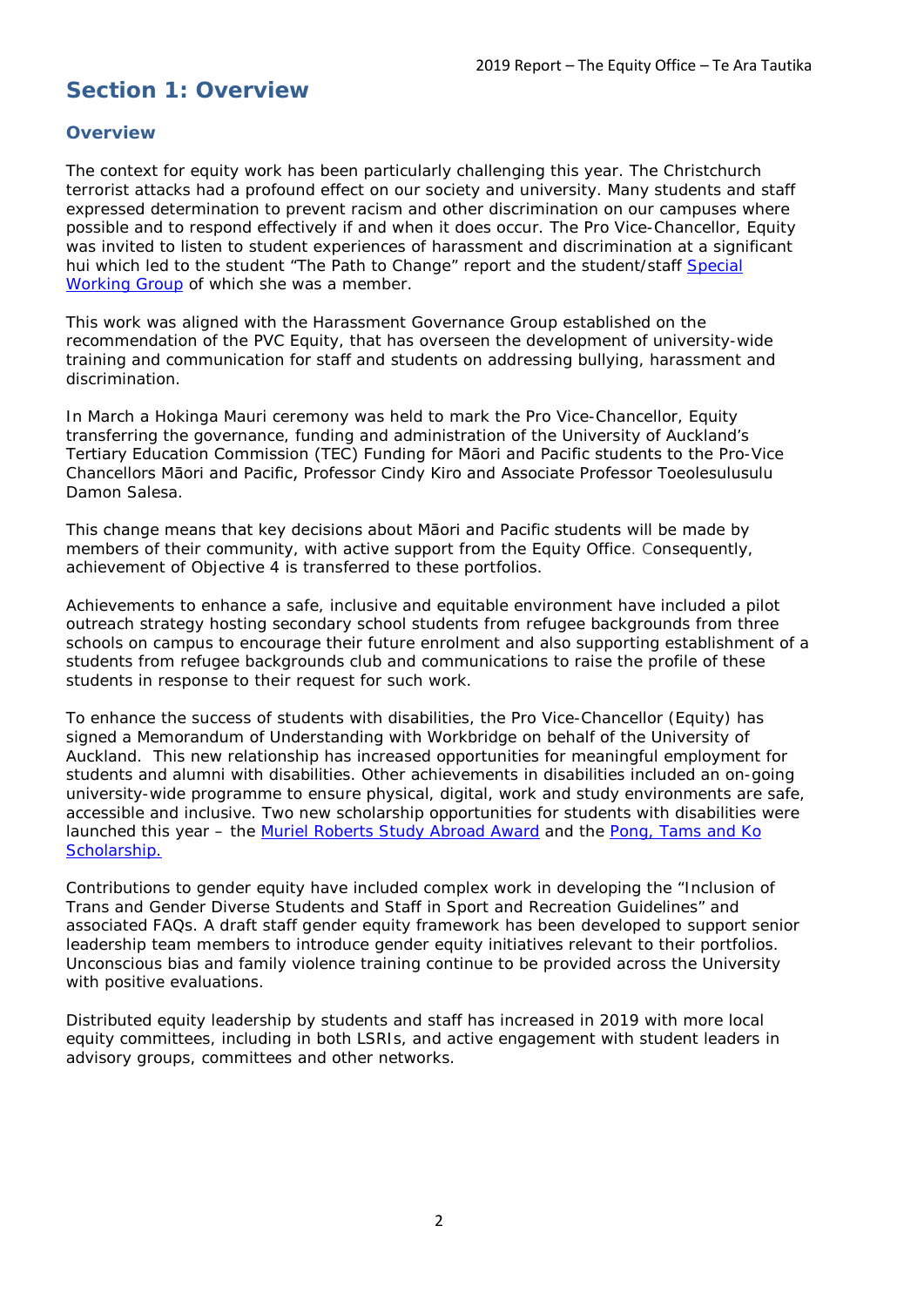## **Objectives**

## *Objective 1:*

**Enhancing the knowledge and skills of students and staff to ensure a safe, inclusive and equitable University**

#### Significant achievements and major challenges:

Significant achievements:

- Establishment of the Disability Programme work streams: Physical Environment; Culture and Work/Study environment; and Communications and Digital Accessibility
- Survey of 10,000 students on awareness of University disability services
- Development of staff equity web pages
- Increased awareness of students from a refugee background

Major challenges:

- Changes in digital technology
- Enhancing equity awareness and implementation given competing demands on time
- Lack of consistency across the University in implementing best practice in equity

#### Strategic initiatives to improve/maintain performance and address challenges:

- Enhancing communications and training
- Identifying awareness of support and resources, through feedback from staff and students
- Increasing the awareness of support for students from refugee backgrounds
- Strategic review of resources and interventions aimed at addressing unconscious bias, with emphasis on priority audiences

#### KPI that measures the achievement of the objective:

• Evaluations of unconscious bias workshops indicate participants' positive motivation to reduce harmful biases

#### Update

In 2019 the Equity Office:

- Held an outreach event for students from refugee backgrounds that demystified the university and helped them see themselves as future University of Auckland students. This year the Equity Office catered for approximately 45 refugee-background high school students from three Auckland schools, 100% of whom said they were satisfied or very satisfied with the event
- Provided the Students from Refugee Backgrounds Club with communications and marketing support that ensured increased awareness and engagement with their inaugural Refugee Week on campus. In addition to extensive communications in internal staff and student-facing channels, an article on the University's support for the event and students from refugee backgrounds generally was published in external media
- Participated in a forum to establish a national tertiary network to support refugeebackground and asylum-seeking students held at Victoria University of Wellington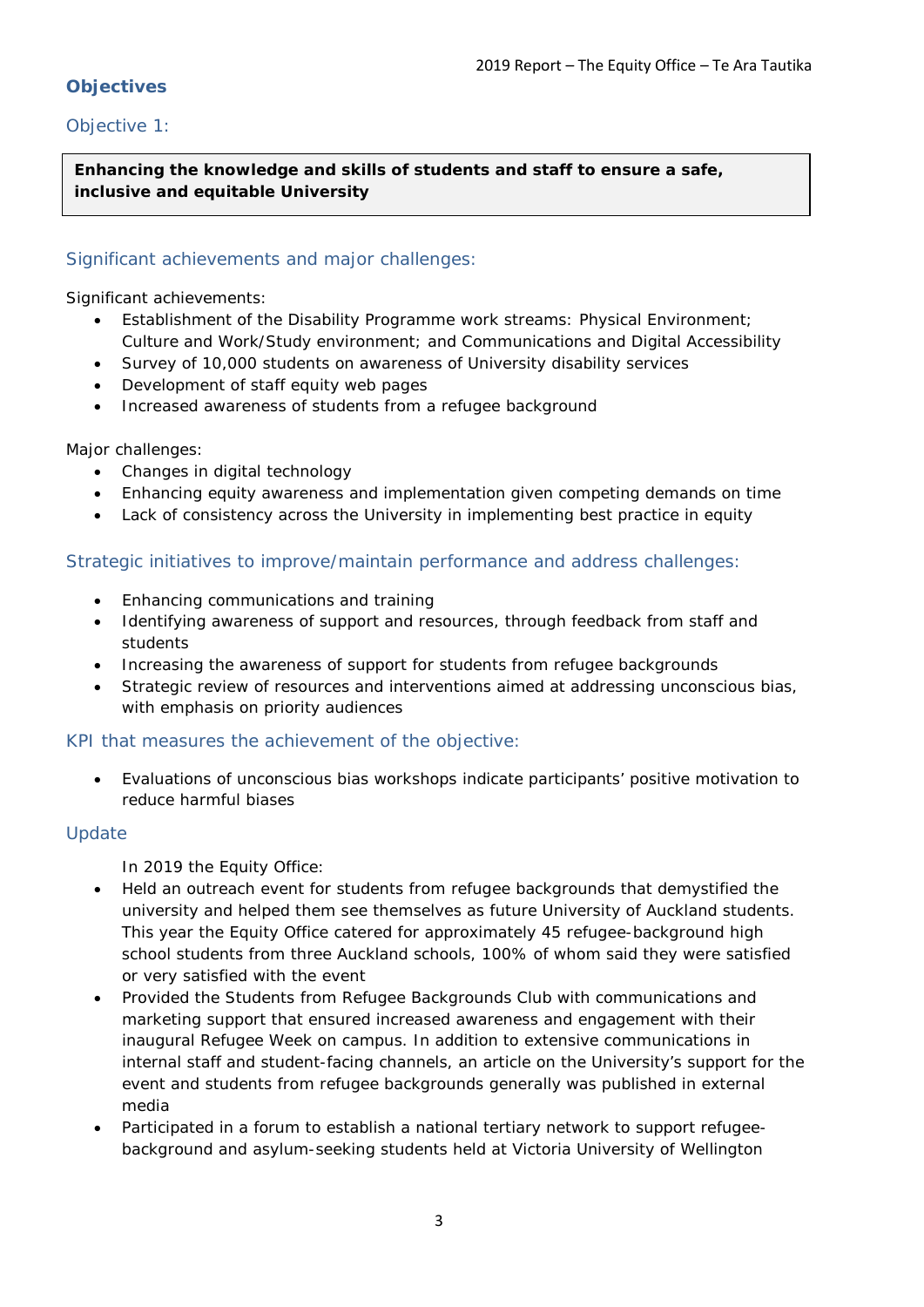- Increased student participation in the students from refugee background advisory group from one to four members
- Obtained access to and provided analysis of data on students and staff from refugee backgrounds and those who identify as LGBTQITakatāpui+
- Supported Big Gay Out with positive feedback received from both current and prospective students
- Over 250 staff and year 4 and 5 FMHS curriculum students attended Family Violence training in 2019
- Increased unique page views of staff equity webpages by 28.98% to 27,039 as a result of revision of web page content for staff
- Increased awareness and engagement by staff and students in NZ Sign Language Week that included reaching 9,835 people on our 'Word of the Day' What's On social media posts; article in the student Craccum magazine; e-screens across the campuses; and a full uptake of the staff and student promoted sign language classes organised with Deaf Aotearoa
- Two seminars were provided for staff who combine parenting and a career, one on Parental Leave and one on Balancing Work and Home commitments. These were attended by 47 staff in person with extra staff zooming in remotely. Both seminars were highly rated with demand for more
- The University's Marketing and Communications Community of Practice have been provided with regular Equity Office updates and resources for use and sharing in their channels throughout the year
- Delivered 20 workshops to address unconscious bias with approximately 568 participants. 98% of participants either agreed strongly or agreed that as a result of the workshop they were more motivated to find ways to avoid acting on their biases. 89% reported that the workshop was relevant to their work.

## *Objective 2:*

## **Contributing to increased gender equity for staff and students**

## Significant achievements and major challenges:

Significant achievements:

- Providing a comprehensive suite of policies that support gender equity
- ECE centres kohanga reo and kohungahunga provision
- Combining Parenting and a Career Programme
- Women in Leadership Programme contribution (including promotions training)
- Monitoring and reporting on academic promotions by gender
- Unconscious bias training
- Gender-based Harassment Working Group outcomes
- Name changes for trans and gender diverse students
- Gender Transitioning at Work Guidelines
- Compliance with the New Zealand standard for rainbow-inclusive workplaces

Major challenges:

- Gender imbalance in some faculties, schools and departments, service divisions and also within certain groups such as Māori and Pacific students, senior academics and occupational groupings
- Gender based harassment and discrimination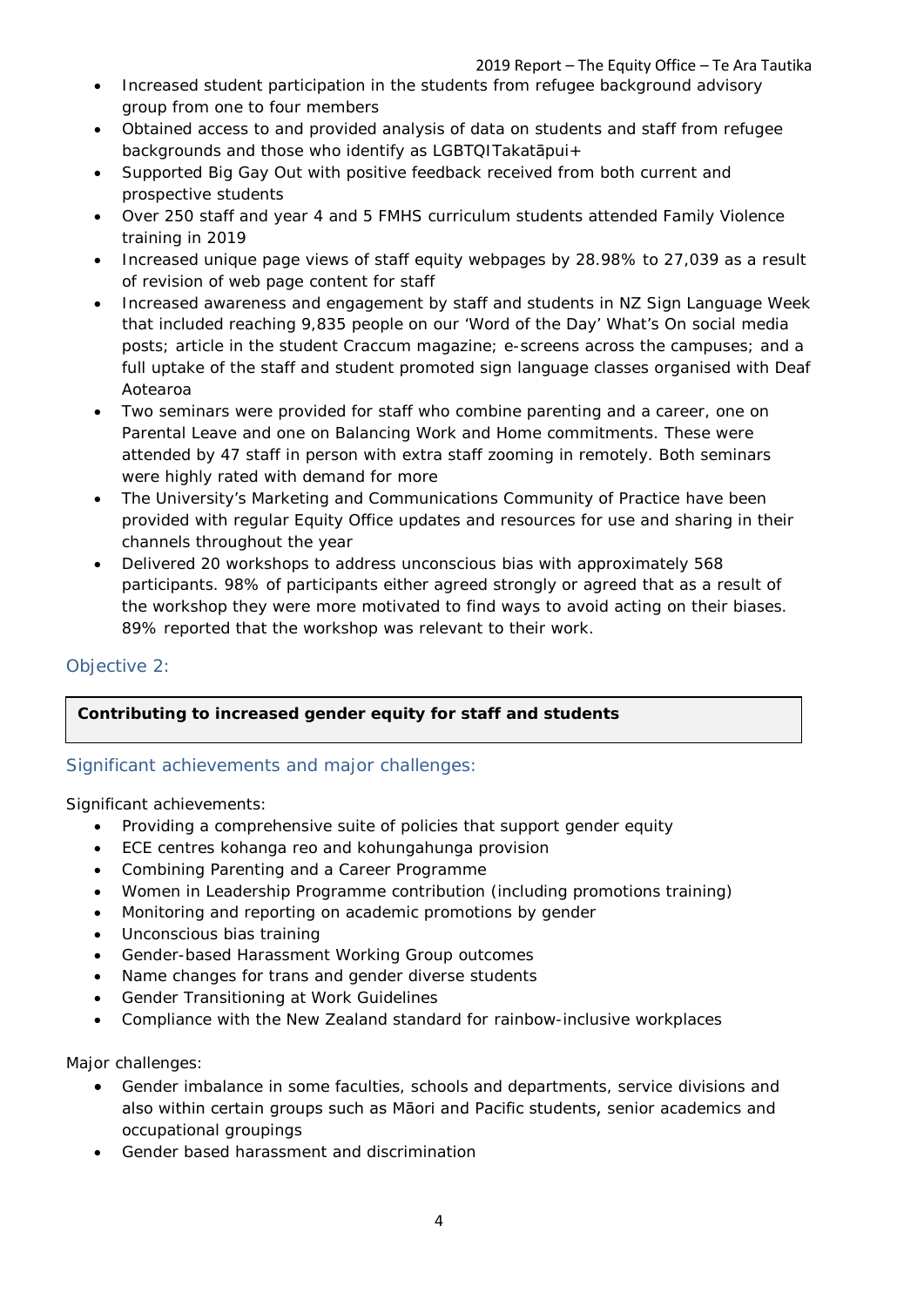Strategic initiatives to improve/maintain performance and address challenges:

- Developing strategic interventions with SLT to increase the participation and success of professional and academic women in the University
- Advising on the Pay Equity Project
- Advising Human Resources on monitoring and reporting on the gender pipeline, including applicants, longlists, short lists and appointments of professional and academic female staff

#### KPI that measures the achievement of the objective:

• All faculties and service divisions have gender equity objectives to achieve University goals

## Update

In 2019 the Equity Office:

- Presented an equity strategic intervention framework to the Equity Leadership Committee. On-going work will include considering application of a self-assessment tool to enable faculties, service divisions and LSRIs to evaluate their progress and select appropriate interventions.
- Provided advice on best practice for Pay Equity project
- Participated in consultation on the HR Smart Recruiters Project which will enable equity monitoring and reporting of all steps of the recruitment and appointment process
- Inclusion of Trans and Gender Diverse Students and Staff in Sport and Recreation Guidelines and associated FAQs completed

## *Objective 3:*

#### **Enhancing the success of staff and students with disabilities**

#### Significant achievements and major challenges:

Significant achievements:

- Establishment of the Disability Programme
- Access to staff disability data

Major challenges:

• Low levels of disclosure of staff with disabilities

Strategic initiatives to improve/maintain performance and address challenges:

- Implementing actions in the Disability Programme
- Developing a website resource for prospective students with disabilities

KPI that measures the achievement of the objective:

- Increase use of website resource for prospective students with disabilities
- Identify gaps between compliance and best practice in physical environment accessibility
- Identify gaps between compliance and best practice in digital environment accessibility
- Increase the rate of disclosure for staff with disabilities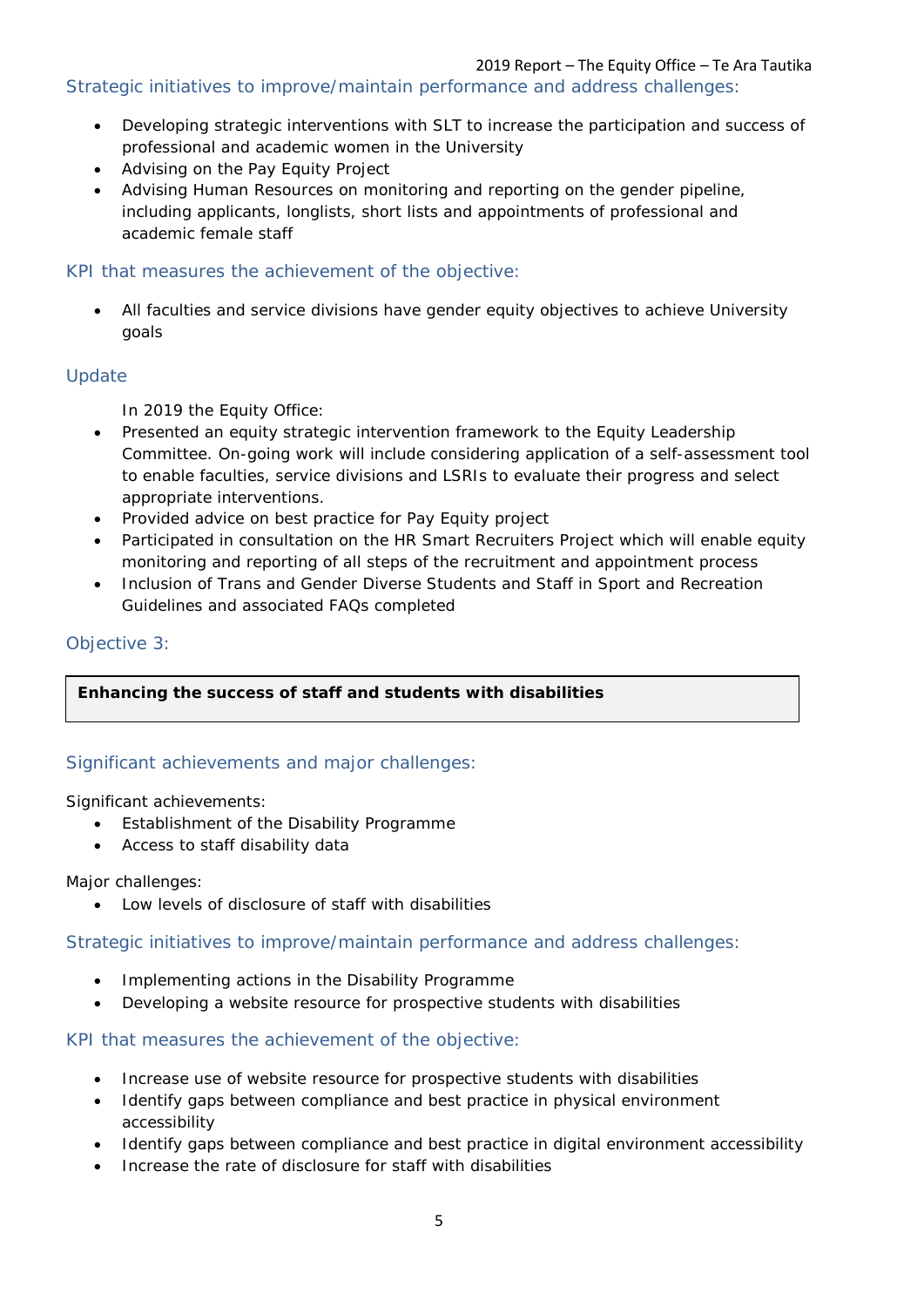## Update

In 2019 the Equity Office:

- Significantly redeveloped Student Disability Services' (SDS) webpages resulting in increased use and more visibility for prospective students of resources and information available for them, their families and schools.
- Developed nine profiles of students with disabilities who shared stories about their university studies and the support they received from SDS. The profiles received 514 unique page views in the first 2.5 months online
- Shared SDS student profiles with faculties, service divisions and LSRIs to raise awareness of students with disabilities and of the support available through SDS
- Enhanced SDS collateral to promote student voices
- Improved systems to enable students to book SDS appointments online for general advice and support, career advice and mental health support
- Negotiated an agreement to undertake a physical accessibility audit of a number of university buildings
- Initiated negotiations on the relocation of the Todd Foundation Centre for Students with Disabilities from the Recreation Centre and maintained visibility of this issue
- Developed two new scholarship opportunities for students with disabilities the [Muriel](https://www.auckland.ac.nz/en/study/scholarships-and-awards/find-a-scholarship/muriel-roberts-study-abroad-award-for-students-with-disabilities-1019-all.html)  [Roberts Study Abroad Award](https://www.auckland.ac.nz/en/study/scholarships-and-awards/find-a-scholarship/muriel-roberts-study-abroad-award-for-students-with-disabilities-1019-all.html) and the [Pong, Tams and Ko Scholarship](https://www.auckland.ac.nz/en/study/scholarships-and-awards/find-a-scholarship/pong-tams-ko-scholarship-1037-all.html)
- Initiated and signed a Memorandum of Understanding (MoU) with Workbridge to support students with disabilities into meaningful employment. Workbridge is a specialist employment service focused on supporting people with all types of disability, injury or illness. A Workbridge employment consultant is available on Thursday mornings on the city campus to meet students with the aim of connecting them with prospective employers. In the first few weeks of operation there have been 11 completed appointments with students, and one student who has been placed into paid and meaningful work.
- Collaborated with staff across the University on a range of Mental Health Awareness Week initiatives, including SDS mental health advisers visiting four faculty student centres to offer advice and support for students with disabilities and SDS creating a wellbeing space within their meeting area for students
- Provided 'Reasonable Accommodation' paper on barriers to participation and success for students with disabilities to support the NESTT Process redesign: Special Conditions for Assessment and Examination
- Contributed to revision to the employment application form to ensure questions relating to disability were appropriate, while not disadvantaging people with disability
- Continued development of additional staff information and resources

## *Objective 4:*

**Strengthening engagement of prospective and current Māori and/or Pacific students**

## Significant achievements and major challenges:

Significant achievements:

- Good attendance and high satisfaction from participants at outreach events
- Assistance to faculties, helping ensure strong participation with the Tuākana Learning Community
- Support for University Te Reo Māori Policy adoption.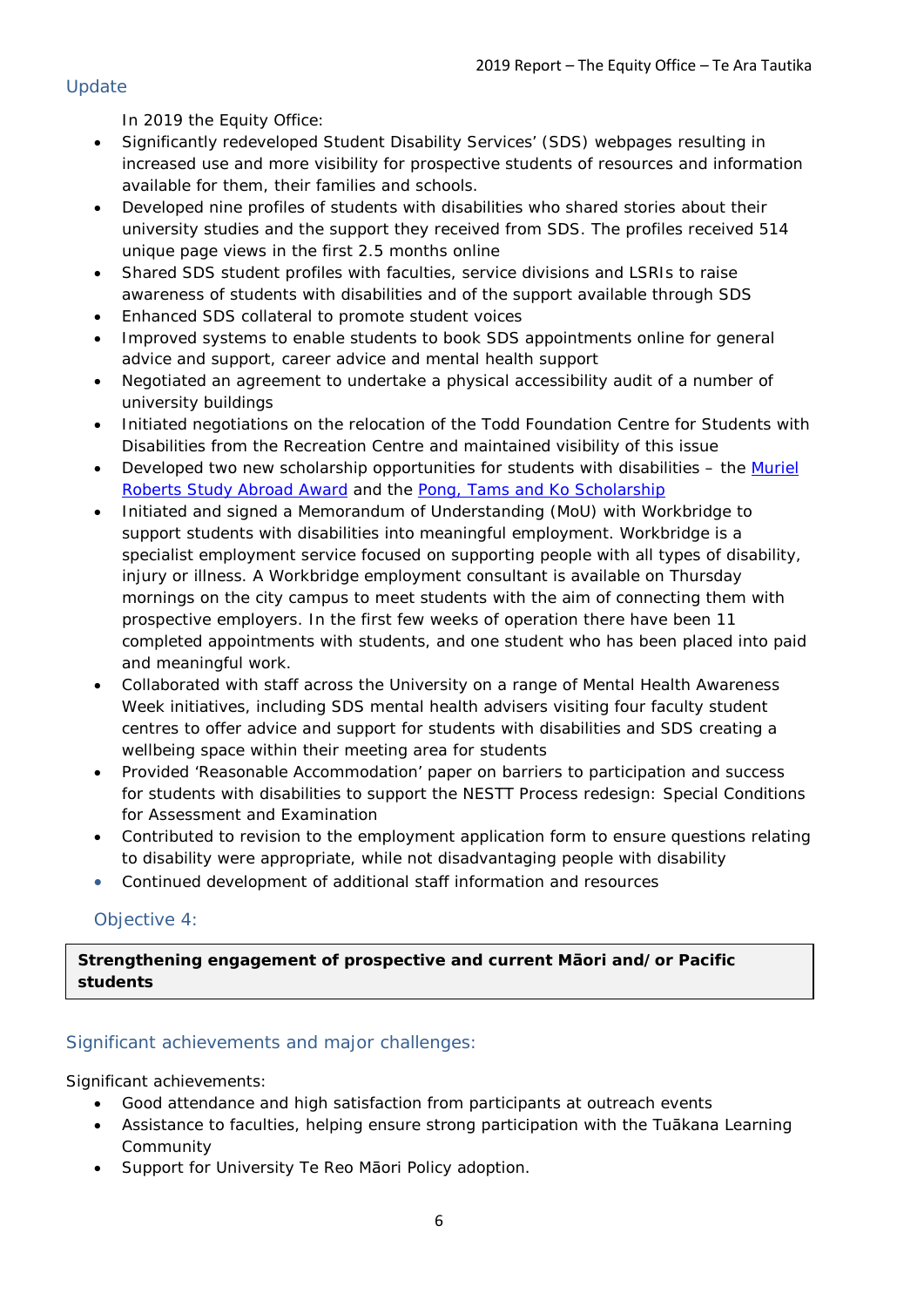Major challenges:

- Uneven success of Māori and Pacific students
- Better data capture of Pacific identities.

Strategic initiatives to improve/maintain performance and address challenges:

- Equity Office targeted outreach events for Māori and Pacific school students, encouraging them to attend the University
- Strategic communications, and collaboration with the Communications and Marketing Community of Practice, to increase awareness of Māori and Pacific language weeks
- Work to ensure the percentage of Māori and Pacific student registration with Student Disability Services is at a level that matches their proportion of the total student body
- Enhancing strategic and culturally appropriate support for Māori and Pacific student leaders
- Student Retention Strategy and review of UTAS
- Strategic advice and input into the University Te Reo Māori Policy and Procedures implementation.

## KPI that measures the achievement of the objective:

- Increase the percentage of Māori and Pacific students attending Equity Office outreach events who indicate they will apply to study at the University
- Increase visits to Equity Office social media platforms during Māori and Pacific language weeks
- Increase the number of Māori and Pacific students registered with Student Disability Services
- Increase satisfaction with support for Māori and Pacific student leaders.

## Update

In 2019 the Equity Office:

- Transferred the governance, funding and management of the University of Auckland's Tertiary Education Commission Funding (TECEF) for Māori and Pacific students to the Pro Vice-Chancellors Māori and Pacific that also included their outreach events.
- Led the work programme for production of 14,000 Māori and Pacific Prospectuses for prospective Māori students and whānau and Pacific communities who consistently feedback their appreciation for these resources.

#### **Operational risks**

Capacity and capability resourcing. Complex stakeholder engagement.

#### **Prioritisation of resources**

The Equity Office assigns resources to achieve strategic priorities. The Equity Leadership Committee supports achievement of equity priorities across the University.

## **Budget strategies to remain within current levels of resourcing**

Continued management of budgets across the office.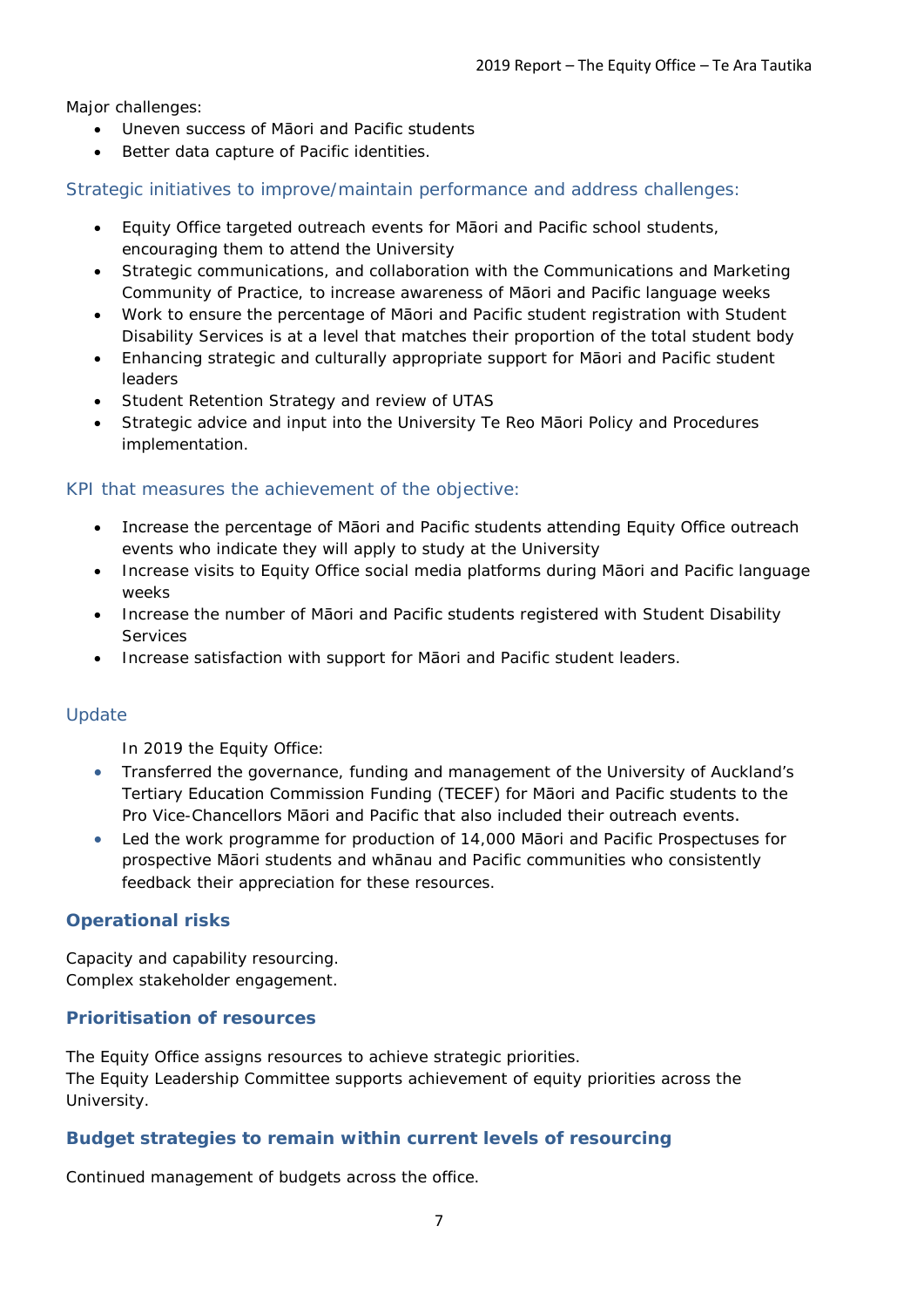# **Section 2: Monitoring performance related to the University's strategic objectives (Budget 2019 & Forecast 2020-2021)**

| <b>Service Division Report</b>                                                                                                                                                                                                                                  |                                                                                                               |                                                                                                                                                                                                                                                                                                                                                                                                                                                                                                                                                                                                                                            |                                                                                                                                                                                                                                                                                                                                                                                                    |                                                                                                                                             |             |                               |             |             |  |
|-----------------------------------------------------------------------------------------------------------------------------------------------------------------------------------------------------------------------------------------------------------------|---------------------------------------------------------------------------------------------------------------|--------------------------------------------------------------------------------------------------------------------------------------------------------------------------------------------------------------------------------------------------------------------------------------------------------------------------------------------------------------------------------------------------------------------------------------------------------------------------------------------------------------------------------------------------------------------------------------------------------------------------------------------|----------------------------------------------------------------------------------------------------------------------------------------------------------------------------------------------------------------------------------------------------------------------------------------------------------------------------------------------------------------------------------------------------|---------------------------------------------------------------------------------------------------------------------------------------------|-------------|-------------------------------|-------------|-------------|--|
|                                                                                                                                                                                                                                                                 |                                                                                                               |                                                                                                                                                                                                                                                                                                                                                                                                                                                                                                                                                                                                                                            |                                                                                                                                                                                                                                                                                                                                                                                                    |                                                                                                                                             |             |                               |             |             |  |
| <b>UniForum Code</b>                                                                                                                                                                                                                                            | Core<br><b>Function</b>                                                                                       | <b>Function Performance Story and Current</b><br><b>State/Opportunities</b>                                                                                                                                                                                                                                                                                                                                                                                                                                                                                                                                                                | <b>Priorities 2019 - 2021</b><br>(highlight the priorities<br>that are focused to shift)                                                                                                                                                                                                                                                                                                           | <b>Relevant KPIs</b>                                                                                                                        | 2018 Actual | 2019<br><b>Target/Forecas</b> | 2020 Target | 2021 Target |  |
|                                                                                                                                                                                                                                                                 | Enhancing the knowledge and skills of students and staff to ensure a safe, inclusive and equitable University |                                                                                                                                                                                                                                                                                                                                                                                                                                                                                                                                                                                                                                            |                                                                                                                                                                                                                                                                                                                                                                                                    |                                                                                                                                             |             |                               |             |             |  |
| EE6<br>EE7<br><b>EE11</b><br><b>EE13</b><br><b>EE20</b><br><b>EE28</b><br><b>EE29</b><br>GO01<br>GO02<br>GO03<br>GO04<br>GO05<br>GO06<br>GO07<br>GO13<br>GO12<br>GA03<br><b>GA07</b><br><b>HR03</b><br><b>HR04</b><br><b>HR07</b><br><b>FI08</b><br><b>SS17</b> | Staff<br>Equity<br>Student<br>Equity                                                                          | <b>Current performance rating: 3</b><br><b>Future performance rating: 4</b><br>There is potential to further<br>develop communications about the<br>support the University provides to<br>Equity Groups; and to enhance the<br>delivery of training to ensure a safe<br>inclusive and equitable<br>environment.<br>This objective builds upon the<br>increasing uptake of information<br>disseminated by the Equity Office<br>via digital platforms.<br>It responds to requests from staff<br>and students, and is a key means of<br>contributing to increasing<br>participation and success for staff<br>and students from equity groups. | • Enhancing<br>communications and<br>training<br>· Identifying<br>awareness of support<br>and resources,<br>through feedback<br>from staff and<br>students<br>• Increasing the<br>awareness of support<br>for students from<br>refugee backgrounds<br>• Strategic review of<br>resources and<br>interventions aimed<br>at addressing<br>unconscious bias<br>with emphasis on<br>priority audiences | Evaluations of<br>1.<br>unconscious bias<br>workshops<br>indicate<br>participants'<br>positive<br>motivation to<br>reduce harmful<br>biases | N/A         | 1. Achieved                   | 80%         | 80%         |  |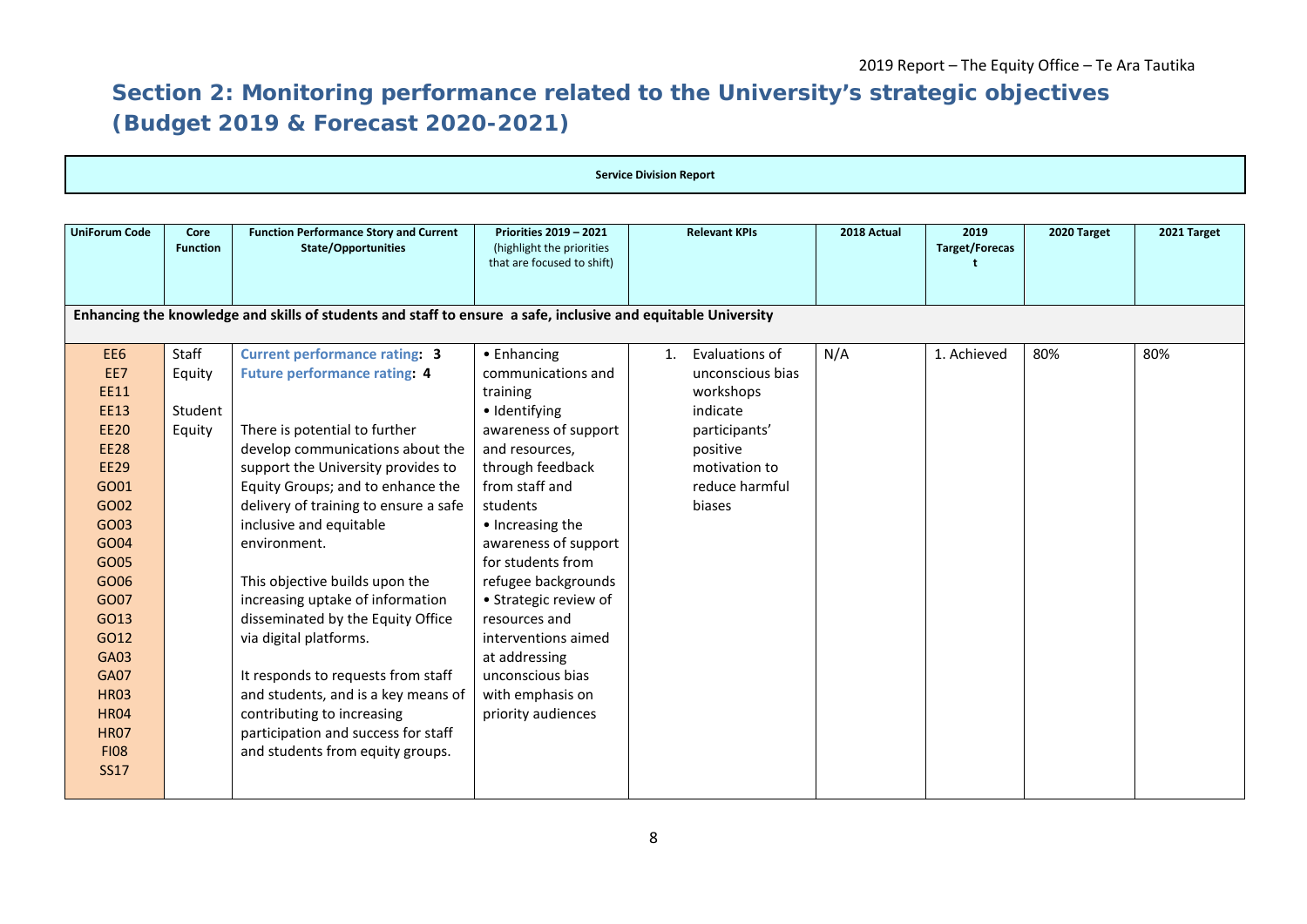|                      |                         |                                                                             | 2019 Report - The Equity Office - Te Ara Tautika                                         |                        |             |                                               |             |             |
|----------------------|-------------------------|-----------------------------------------------------------------------------|------------------------------------------------------------------------------------------|------------------------|-------------|-----------------------------------------------|-------------|-------------|
| <b>UniForum Code</b> | Core<br><b>Function</b> | <b>Function Performance Story and Current</b><br><b>State/Opportunities</b> | <b>Priorities 2019 - 2021</b><br>(highlight the priorities<br>that are focused to shift) | <b>Relevant KPIs</b>   | 2018 Actual | 2019<br><b>Target/Forecas</b><br>$\mathbf{t}$ | 2020 Target | 2021 Target |
|                      |                         |                                                                             |                                                                                          |                        |             |                                               |             |             |
|                      |                         |                                                                             |                                                                                          |                        |             |                                               |             |             |
|                      |                         | Contributing to increased gender equity for staff and students              |                                                                                          |                        |             |                                               |             |             |
| <b>EE06</b>          | Student                 | <b>Current performance rating: 3</b>                                        | • Developing                                                                             | 1. All faculties and   | N/A         | Achieved for                                  | N/A         | N/A         |
| <b>EE13</b>          | Equity                  | <b>Future performance rating: 4</b>                                         | strategic                                                                                | service divisions have |             | all faculties,                                |             |             |
| <b>EE10</b>          |                         |                                                                             | interventions with                                                                       | gender equity          |             | one LSRI and                                  |             |             |
| <b>FI05</b>          | Staff                   | Following the decision not to                                               | SLT to increase the                                                                      | objectives to achieve  |             | 7 service                                     |             |             |
| <b>FI08</b>          | Equity                  | establish a New Zealand Athena                                              | participation and                                                                        | University goals       |             | divisions                                     |             |             |
| GO01                 |                         | Swan (and the lack of access for NZ                                         | success of                                                                               |                        |             |                                               |             |             |
| GO02                 |                         | universities to participate in the                                          | professional and                                                                         |                        |             |                                               |             |             |
| GO03                 |                         | Australian pilot), consideration was                                        | academic women in                                                                        |                        |             |                                               |             |             |
| GO04                 |                         | given to other ways to enhance                                              | the University                                                                           |                        |             |                                               |             |             |
| GO09                 |                         | gender equity.                                                              | • Advising on the Pay                                                                    |                        |             |                                               |             |             |
| GO05                 |                         | In 2018, faculties and some service                                         | <b>Equity Project</b>                                                                    |                        |             |                                               |             |             |
| GO06                 |                         | divisions provided planning                                                 | • Advising Human                                                                         |                        |             |                                               |             |             |
| GO07                 |                         | objectives to enhance gender                                                | Resources on                                                                             |                        |             |                                               |             |             |
| GO12                 |                         | equity. More support with                                                   | monitoring and                                                                           |                        |             |                                               |             |             |
| GO13                 |                         | initiatives was requested and a                                             | reporting on the                                                                         |                        |             |                                               |             |             |
| <b>GA05</b>          |                         | draft framework for staff gender                                            | gender pipeline,                                                                         |                        |             |                                               |             |             |
| <b>GA07</b>          |                         | equity was developed for SLT.                                               | including applicants,                                                                    |                        |             |                                               |             |             |
| <b>HR03</b>          |                         |                                                                             | longlists, short lists                                                                   |                        |             |                                               |             |             |
| <b>HR04</b>          |                         |                                                                             | and appointments of                                                                      |                        |             |                                               |             |             |
| <b>HR07</b>          |                         |                                                                             | professional and                                                                         |                        |             |                                               |             |             |
|                      |                         |                                                                             | academic female                                                                          |                        |             |                                               |             |             |
|                      |                         |                                                                             | staff                                                                                    |                        |             |                                               |             |             |
|                      |                         | Enhancing the success of staff and students with disabilities               |                                                                                          |                        |             |                                               |             |             |
| <b>EE13</b>          | Staff                   | <b>Current performance rating: 3</b>                                        | • Implementing                                                                           |                        |             |                                               |             |             |
| F108                 | Equity                  | <b>Future performance rating: 4</b>                                         | actions in the                                                                           |                        |             |                                               |             |             |
|                      |                         |                                                                             | <b>Disability Programme</b>                                                              |                        |             |                                               |             |             |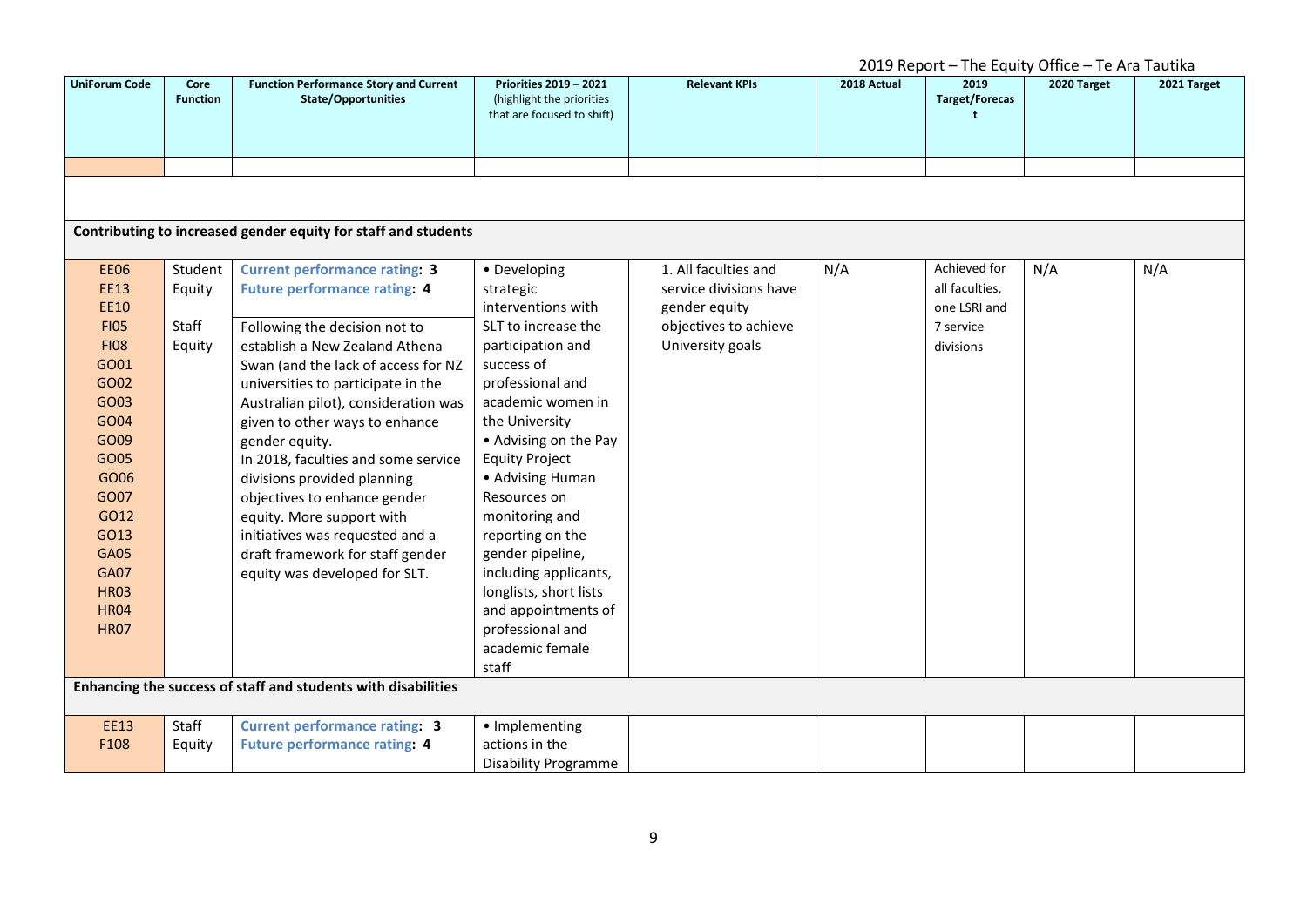<span id="page-9-0"></span>

| 2019 Report - The Equity Office - Te Ara Tautika                                                                                                                                                            |                                      |                                                                                                                                                                                                                                                                                                            |                                                                                                                                                                                   |                                                                                                                                                                                                                                                                                                                                                                             |                                                                                                                                    |                                                                                                                   |                                                                                                 |                                                                         |  |
|-------------------------------------------------------------------------------------------------------------------------------------------------------------------------------------------------------------|--------------------------------------|------------------------------------------------------------------------------------------------------------------------------------------------------------------------------------------------------------------------------------------------------------------------------------------------------------|-----------------------------------------------------------------------------------------------------------------------------------------------------------------------------------|-----------------------------------------------------------------------------------------------------------------------------------------------------------------------------------------------------------------------------------------------------------------------------------------------------------------------------------------------------------------------------|------------------------------------------------------------------------------------------------------------------------------------|-------------------------------------------------------------------------------------------------------------------|-------------------------------------------------------------------------------------------------|-------------------------------------------------------------------------|--|
| <b>UniForum Code</b>                                                                                                                                                                                        | Core<br><b>Function</b>              | <b>Function Performance Story and Current</b><br><b>State/Opportunities</b>                                                                                                                                                                                                                                | <b>Priorities 2019 - 2021</b><br>(highlight the priorities<br>that are focused to shift)                                                                                          | <b>Relevant KPIs</b>                                                                                                                                                                                                                                                                                                                                                        | 2018 Actual                                                                                                                        | 2019<br><b>Target/Forecas</b>                                                                                     | 2020 Target                                                                                     | 2021 Target                                                             |  |
| <b>GA07</b><br>GO01<br>GO02<br>GO03<br>GO04<br>GO05<br>GO06<br>GO07<br>GO12<br>GO13<br><b>HR04</b><br><b>HR07</b><br><b>SS05</b><br><b>SS10</b><br><b>SS13</b><br><b>SS14</b><br><b>SS15</b><br><b>SS17</b> | Student<br>Equity                    | Disability Programme objectives<br>have been progressed across a<br>number of key areas relating to<br>students and staff with disabilities.<br>However, complexities associated<br>with both digital and physical<br>environment accessibility have<br>delayed progress in these work<br>programme areas. | • Developing a<br>website resource for<br>prospective students<br>with disabilities                                                                                               | 1. Increase use of website<br>resource for prospective<br>students with disabilities<br>2. Identify gaps between<br>compliance and best<br>practice in physical<br>environment accessibility<br>3. Identify gaps between<br>compliance and best<br>practice in digital<br>environment accessibility<br>4. Increase the rate of<br>disclosure for staff with<br>disabilities | 1. website<br>material<br>developed<br>2. work<br>progressing<br>3. Work<br>progressing<br>4. baseline<br>339 including<br>casuals | 1. Achieved<br>2. initial draft<br>completed<br>3. initial draft<br>completed<br>4. increase by<br>3%<br>Achieved | 1. Usage to<br>increase by<br>10% on 2019<br>2. Achieved<br>3. Achieved<br>4. increase by<br>4% | 1. Usage to<br>increase by<br>10% on 2020<br>2. N/A<br>3. N/A<br>4. N/A |  |
| Strengthening engagement of prospective and current Māori and/or Pacific students                                                                                                                           |                                      |                                                                                                                                                                                                                                                                                                            |                                                                                                                                                                                   |                                                                                                                                                                                                                                                                                                                                                                             |                                                                                                                                    |                                                                                                                   |                                                                                                 |                                                                         |  |
| <b>EE07</b><br>EE11<br><b>EE20</b><br><b>EE28</b><br><b>EE29</b><br><b>FI05</b><br><b>FI08</b><br><b>GA03</b><br><b>GA07</b>                                                                                | Staff<br>Equity<br>Student<br>Equity | <b>Current performance rating: 3</b><br><b>Future performance rating: 4</b>                                                                                                                                                                                                                                | • Equity Office<br>targeted outreach<br>events for Māori and<br>Pacific school<br>students,<br>encouraging them to<br>attend the University<br>• Strategic<br>communications, and | 1. Increase the<br>percentage of Māori and<br>Pacific students attending<br>Equity Office outreach<br>events who indicate they<br>will apply to study at the<br>University                                                                                                                                                                                                  | 1.72%                                                                                                                              | 1.N/A <sup>1</sup>                                                                                                | N/A                                                                                             | N/A                                                                     |  |

<sup>&</sup>lt;sup>1</sup> 2020 and 2021 targets no longer relevant as the governance, funding and management of the University of Auckland's Tertiary Education Commission Funding (TECEF) for Māori and Pacific students was transferred to the Pro Vice-Chancellors Māori and Pacific in March 2019.